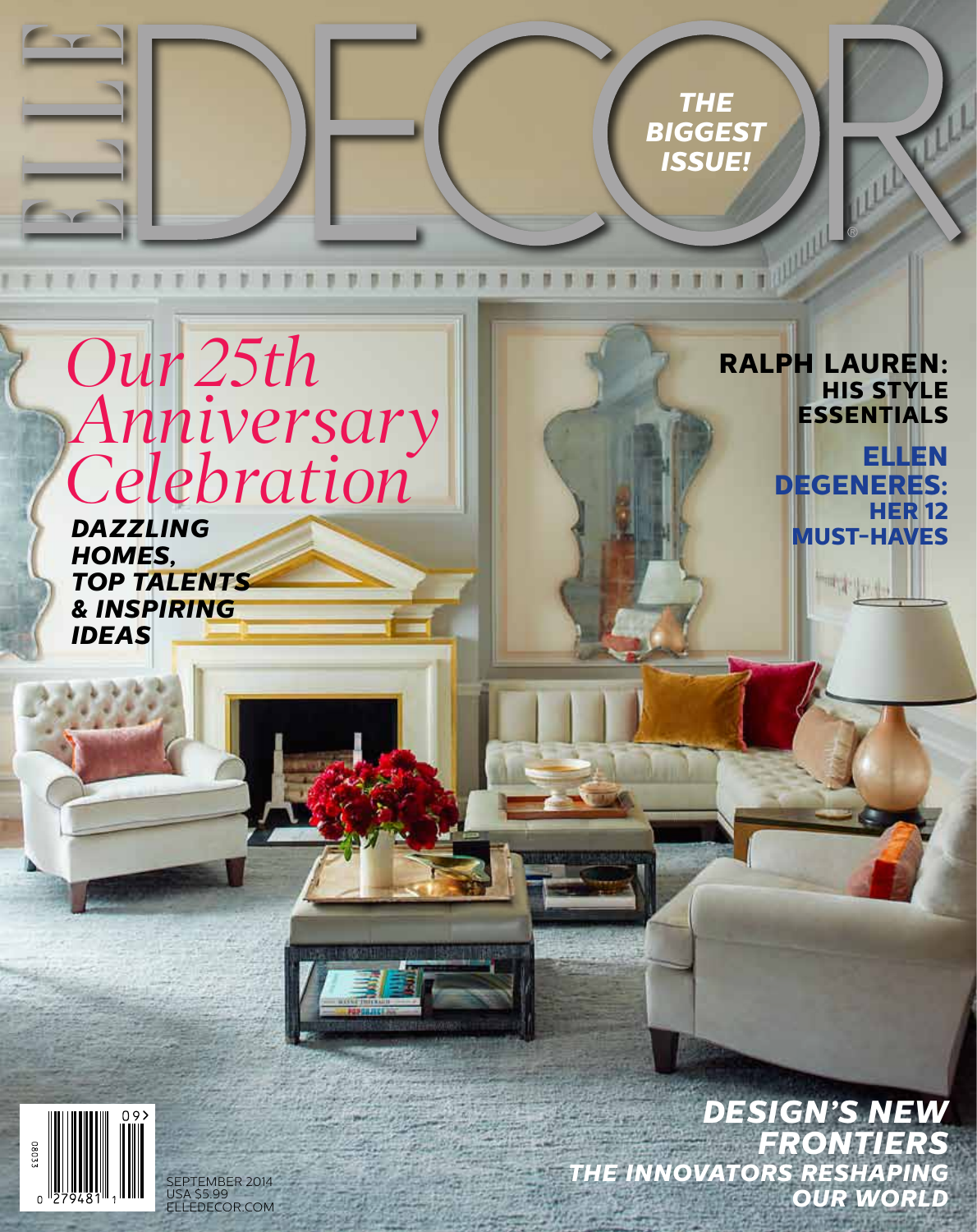

**Clockwise from below right:**  Sou Fujimoto. A design for an apartment tower in Montpellier, France. Fujimoto's House NA in Tokyo.

*With selfies and Instagram posts, today's most forward-thinking architects share their visions*





Japan's **Sou Fujimoto** draws on nature organic structures like forests, nests, and caves to upend conventional assumptions about what a space for living can actually look like. His lightfilled houses make us question the necessity of even such basic elements as walls and staircases in favor of a groundbreaking new architecture of openness and flexibility. As a result, Fujimoto's star is rising in the West: On the heels of his acclaimed 2013 Cloud Pavilion at London's Serpentine Gallery, he is creating one of his biggest structures yet, a "white tree" tower in Montpellier, France.

With his spare but luxurious designs, Antwerp, Vincent Van Duysen.<br>Belgium, architect **VINCENT VAN DUYSEN** shows and the shows than Rashid. that a minimalist approach need not sacrifice comfort and livability. Inspired by the late Belgian decorator Jean de Meulder, who taught him what he calls "l'art de vivre," he was one of the first to use natural wood and Belgian linen to warm up his interiors. For Van Duysen, the smallest detail counts, which is why, in addition to homes and skyscrapers, he designs everything from hardware to furniture to chandeliers.

> **Hani Rashid** and **Lise Anne Couture**, the avant-gardist husband-and-wife team behind New York City–based Asymptote Architecture, have a tendency to let their imaginations fly. Their Manhattan condo 166 Perry Street is fronted by a waterfall of angled glass, while

their space-age Velo Towers in Seoul, South Korea—a pair of stacked cylinders connected by a sky bridge—seems to inhabit an entirely different galaxy altogether. More than just technological feats, this duo's imaginative architecture points the way toward the future of design.

Western architects are flocking to China, but Beijing-born **Ma Yansong** is that nation's first breakout architectural star. Ma, who studied at Yale under Zaha Hadid, draws on natural forms and Chinese Taoist principles to create organic,



Arab Emirates.

Abu Dhabi, United